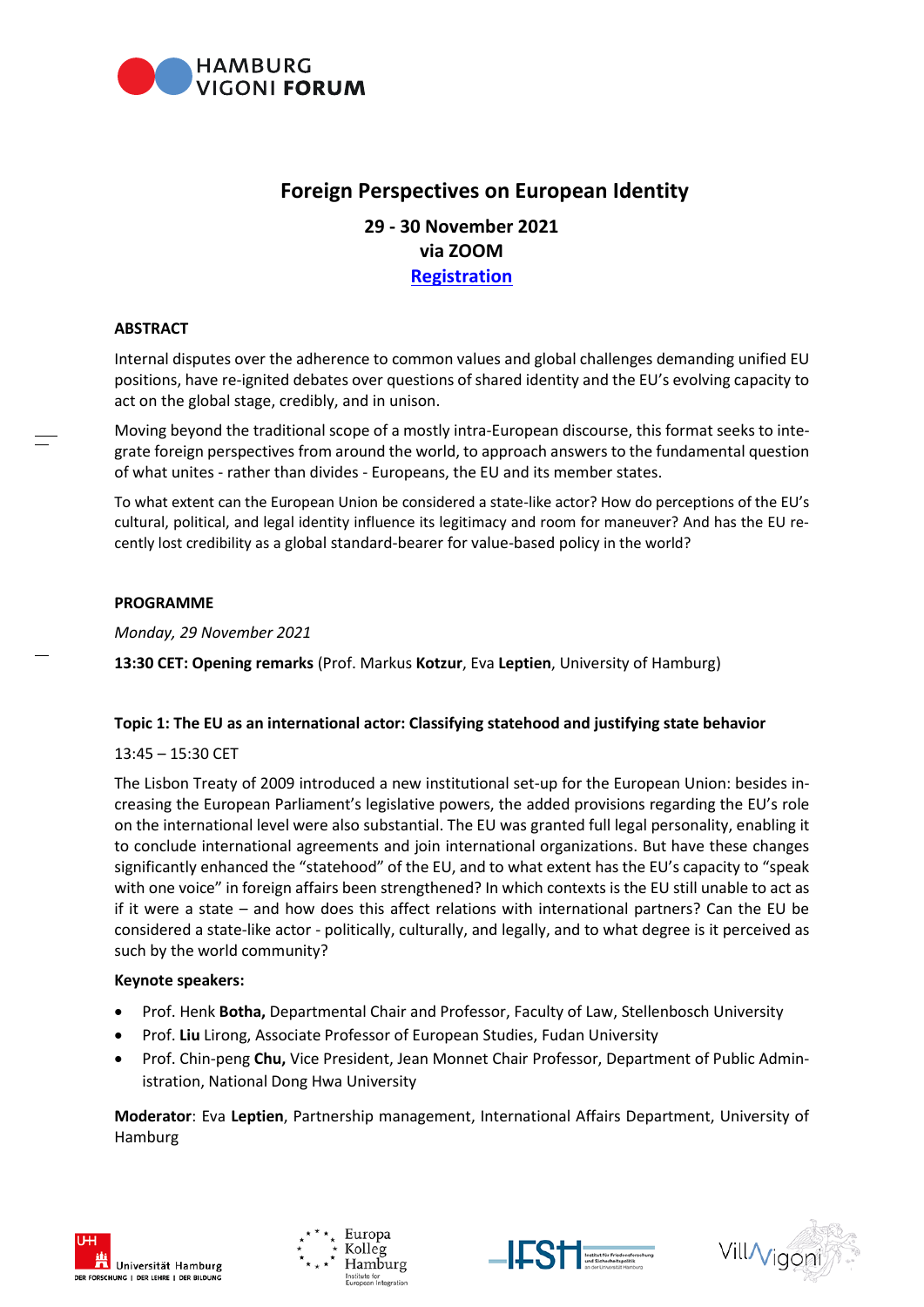## **Topic 2: Perspectives on cultural, political and legal identity. One Europe and many Europeans?**

#### 16:00 – 17:30 CET

*United in diversity –* the European Union's motto, first coming into use in 2000, can be viewed as an attempt to acknowledge the variety of its many different cultures, traditions and languages, while simultaneously conveying a common purpose and sense of belonging. Self-attributed symbols such as the EU's motto do not automatically translate to its citizenry and therefore may ring hollow. The EU often invokes common values and history as shared ground. But to what extent does a joint cultural heritage actually exist, and are EU member states perceived as having such joint heritage? Is the EU observed as a mostly united entity, or a rather loose structure composed of individual nation states? And how do foreign perceptions of the EU's cultural, political, and legal identity influence its legitimacy and room for manoeuvre as an international actor?

#### **Keynote speakers:**

- Prof. J.H.H. **Weiler**, Joseph Straus Professor of Law, Co-Director of the Jean Monnet Center for International and Regional Economic Law & Justice, New York University
- Prof. Eli M. **Salzberger**, Faculty of Law, University of Haifa

**Moderator**: Prof. Markus **Kotzur**, Chair for Public Law, European and International Public Law at University of Hamburg, President of Europa-Kolleg Hamburg

*To round off the conference day and to enable further exchange on the content discussed, participants and speakers are afterwards invited to a virtual networking session via the digital platform WonderMe. Access data will be provided during the conference.*

#### *Tuesday, 30 November 2021*

## **Topic 3: Losing leadership? Perceptions of the EU with regards to environmental and climate policy and the enforcement of human rights**

## 13:30 – 15:30 CET

Setting high standards in the fields of human rights and fundamental values as well as policy areas such as environmental and climate protection, the European Union self-ascribes a role model function for the rest of the world. While rule of law and democracy are conditions for EU accession as part of the Copenhagen criteria, the European Union's capacity to guarantee compliance with rule of law principles within its family of member states currently appears to be limited. Critics claim the proposed measures of the European Green Deal do not go far enough to achieve the necessary climate targets. Has the EU thus lost credibility as a global standard-bearer of value-based policy, particularly with regards to countering climate change and the enforcement of fundamental rights? Or did such leadership never exist in the first place?

#### **Keynote speakers:**

- Prof. Ingo **Sarlet**, Professor Titular (Chair Professor), Law School, Pontifícia Universidade Católica do Rio Grande do Sul
- Prof. R. Daniel **Kelemen**, Professor of Political Science and Law, Jean Monnet Chair in European Union Politics, Rutgers University

**Moderator**: Manuela **Niehaus**, Research Fellow, University of Hamburg